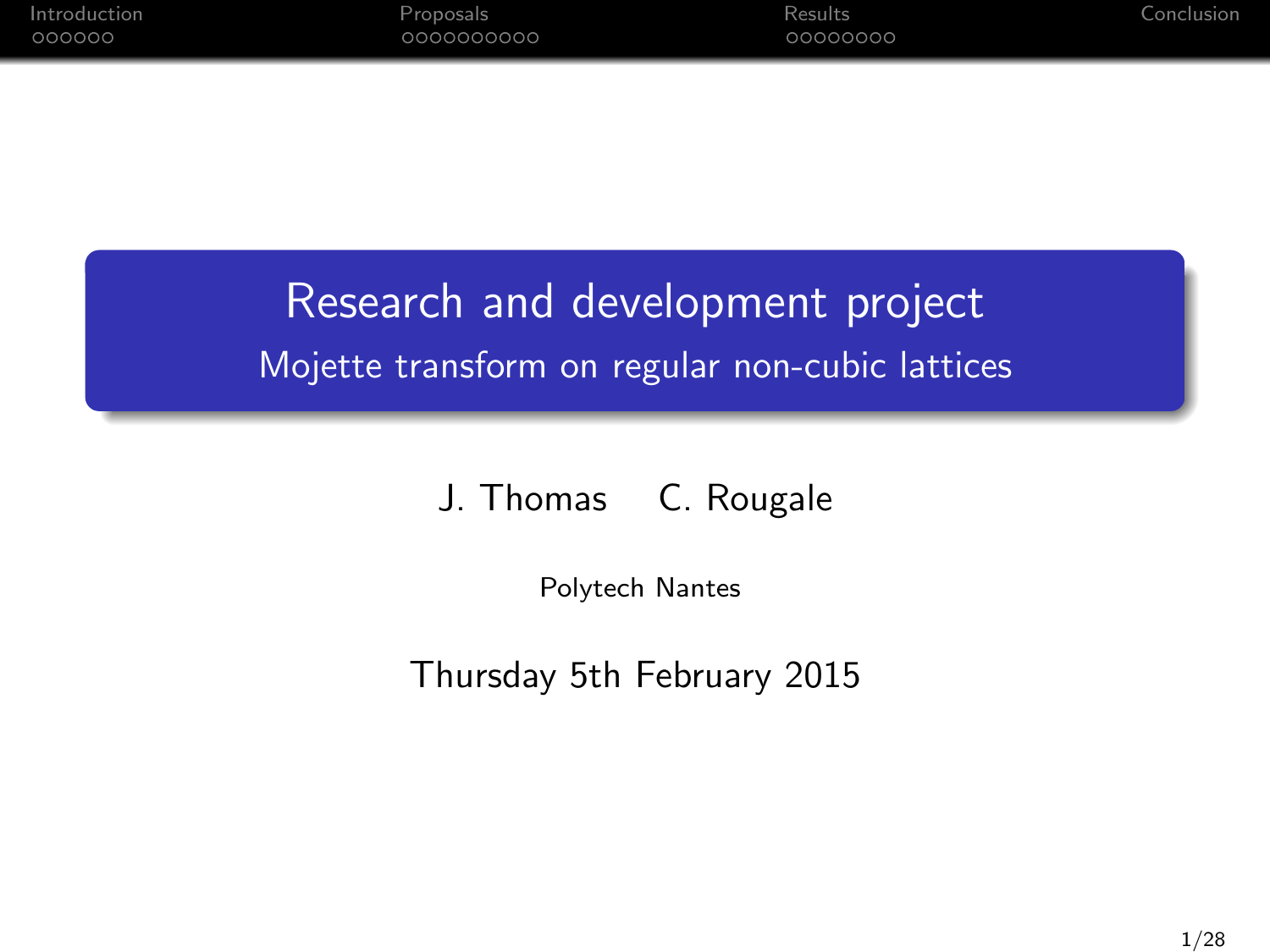| Introduction | <b>Proposals</b> | Results  | Conclusion |
|--------------|------------------|----------|------------|
| 000000       | 0000000000       | 00000000 |            |
| Outline      |                  |          |            |

- **•** [Statement of the problem](#page-2-0)
- **•** [Objectives](#page-4-0)
- **•** [Lattices](#page-6-0)
- 2 [Proposals](#page-8-0)
	- **·** [Comparison criteria](#page-8-0)
	- [Test case](#page-13-0)



- [Redundancy](#page-18-0)
- [Bins number variance](#page-20-0)
- [Pixels per bin mean](#page-22-0)
- **•** [Pixels per bin variance](#page-24-0)

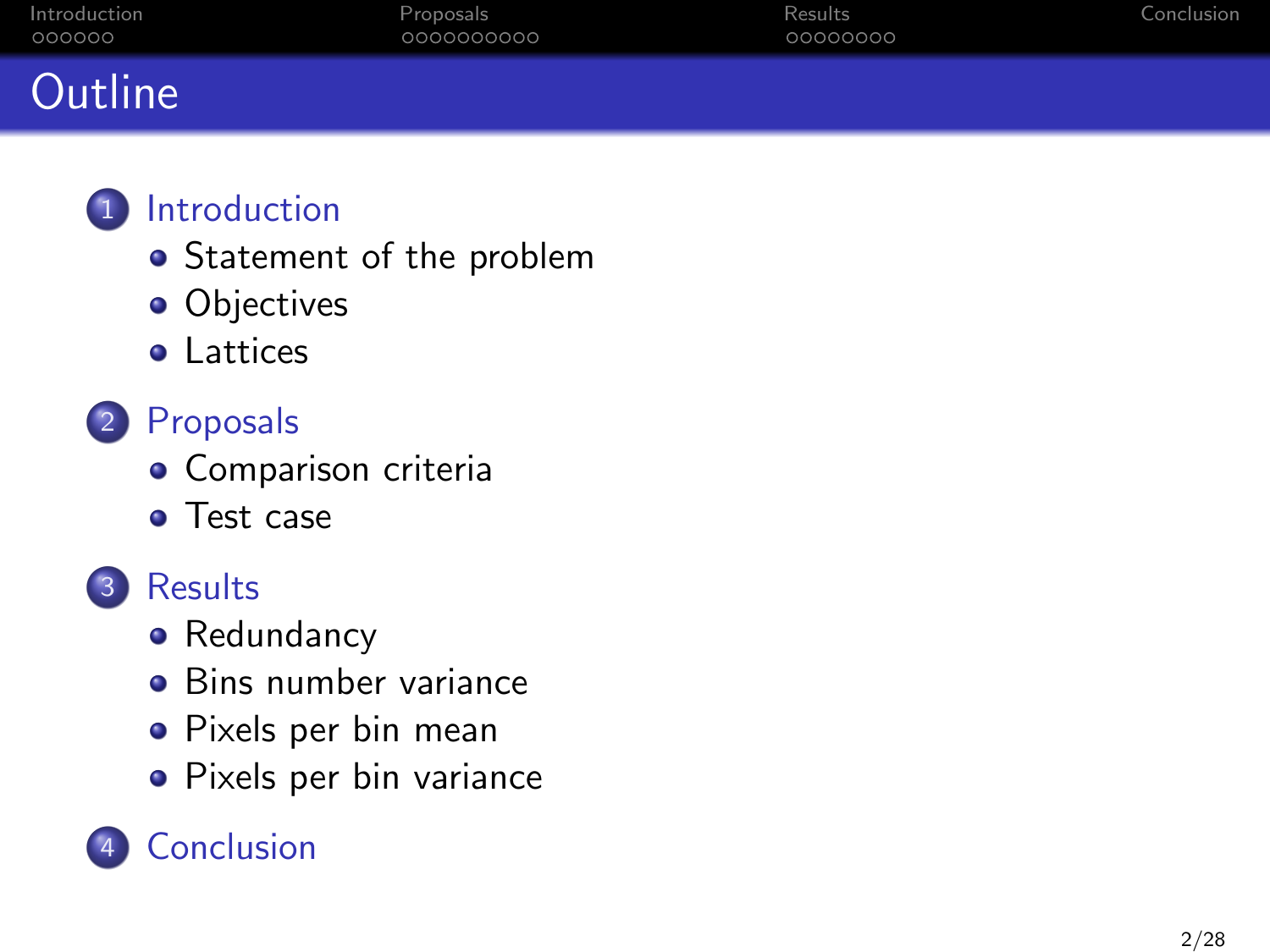<span id="page-2-0"></span>

| Introduction    | Proposals  | Results  | Conclusion |
|-----------------|------------|----------|------------|
| $\bullet$ 00000 | 0000000000 | 00000000 |            |
| Outline         |            |          |            |

# **•** [Statement of the problem](#page-2-0)

- [Objectives](#page-4-0)
- **•** [Lattices](#page-6-0)

# **[Proposals](#page-8-0)**

- **·** [Comparison criteria](#page-8-0)
- [Test case](#page-13-0)
- **[Results](#page-18-0)** 
	- [Redundancy](#page-18-0)
	- [Bins number variance](#page-20-0)
	- [Pixels per bin mean](#page-22-0)
	- [Pixels per bin variance](#page-24-0)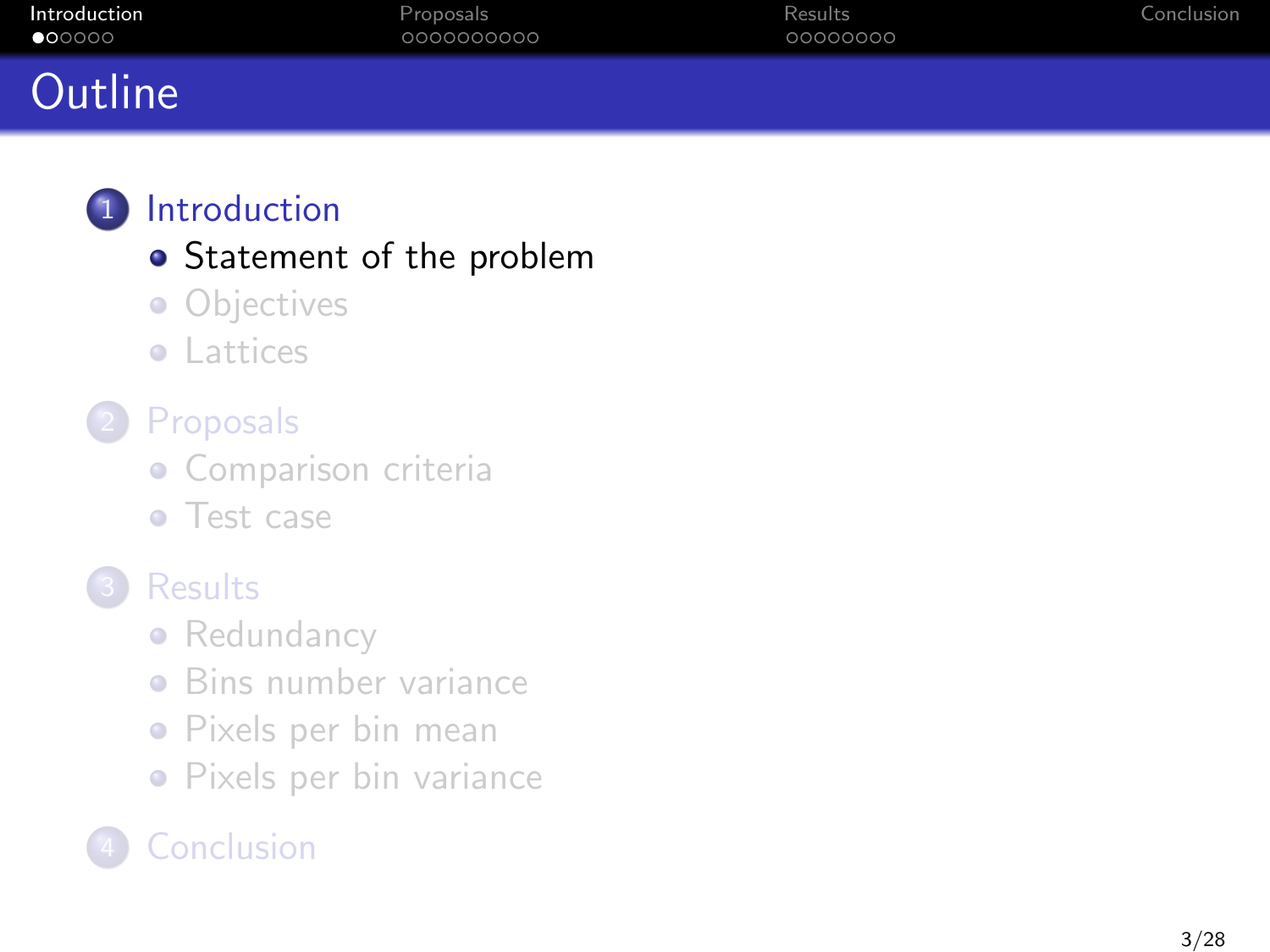| . Charles and and the model and |            |          |            |
|---------------------------------|------------|----------|------------|
| 000000                          | 0000000000 | 00000000 |            |
| Introduction                    | Proposals  | Results  | Conclusion |

Statement of the problem

- Study of the Mojette transform
- Mostly used on cubic lattices
- Study on non-cubic lattices
- Performance comparison between different lattices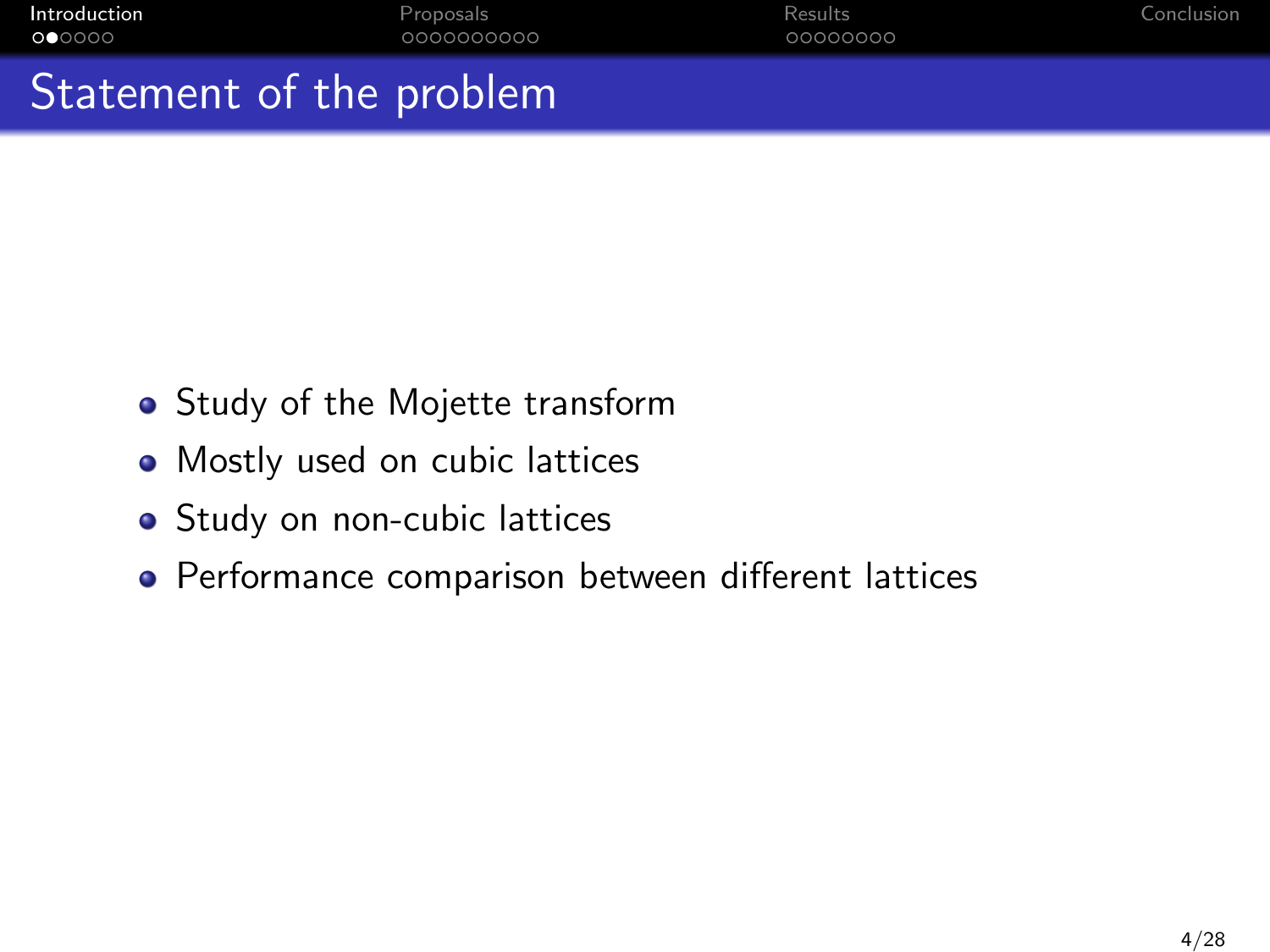<span id="page-4-0"></span>

| Introduction | Proposals  | Results  | Conclusion |
|--------------|------------|----------|------------|
| 000000       | 0000000000 | 00000000 |            |
| Outline      |            |          |            |

• [Statement of the problem](#page-2-0)

### **•** [Objectives](#page-4-0)

**•** [Lattices](#page-6-0)

# **[Proposals](#page-8-0)**

- **·** [Comparison criteria](#page-8-0)
- [Test case](#page-13-0)

# **[Results](#page-18-0)**

- [Redundancy](#page-18-0)
- [Bins number variance](#page-20-0)
- [Pixels per bin mean](#page-22-0)
- **•** [Pixels per bin variance](#page-24-0)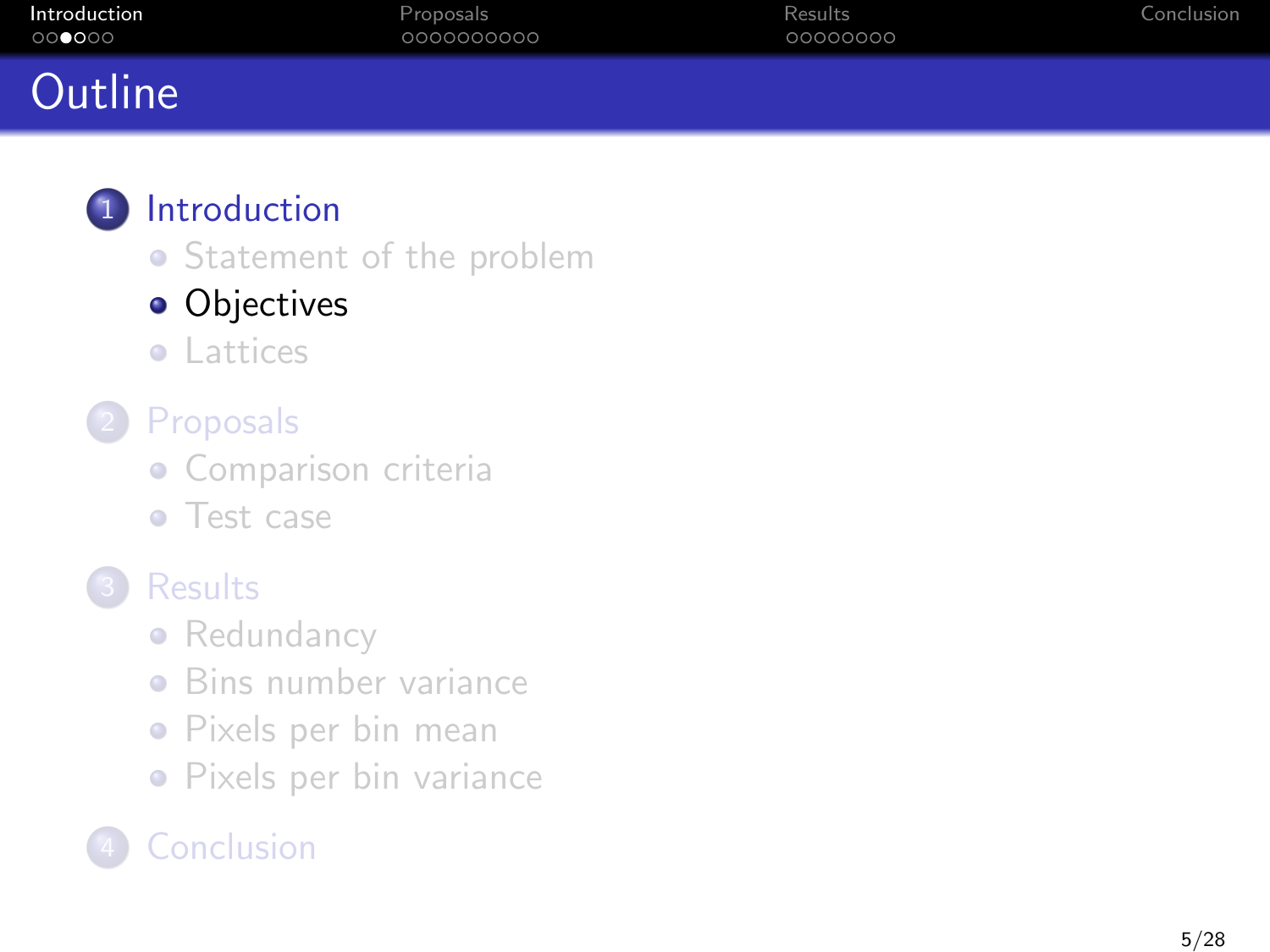# **Objectives**

- Study of the different lattices
- Selection of a non-cubic lattice
- Compare the performance of the Mojette transform between the cubic and non-cubic lattices
- Find some comparison criteria.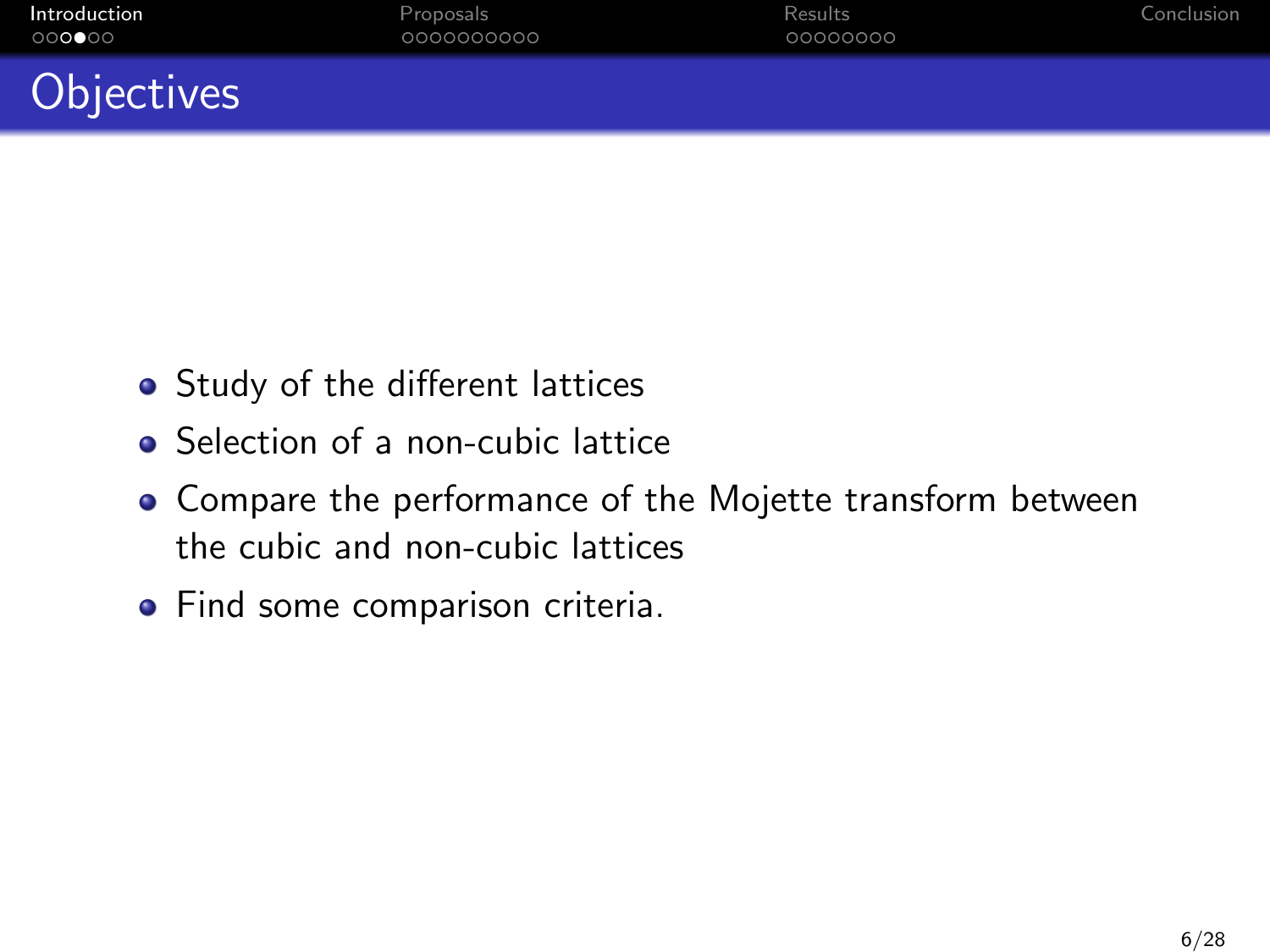<span id="page-6-0"></span>

| Introduction | Proposals  | Results  | Conclusion |
|--------------|------------|----------|------------|
| 000000       | 0000000000 | 00000000 |            |
| Outline      |            |          |            |

- [Statement of the problem](#page-2-0)
- [Objectives](#page-4-0)
- [Lattices](#page-6-0)
- **[Proposals](#page-8-0)** 
	- **·** [Comparison criteria](#page-8-0)
	- [Test case](#page-13-0)
- **[Results](#page-18-0)** 
	- [Redundancy](#page-18-0)
	- [Bins number variance](#page-20-0)
	- [Pixels per bin mean](#page-22-0)
	- [Pixels per bin variance](#page-24-0)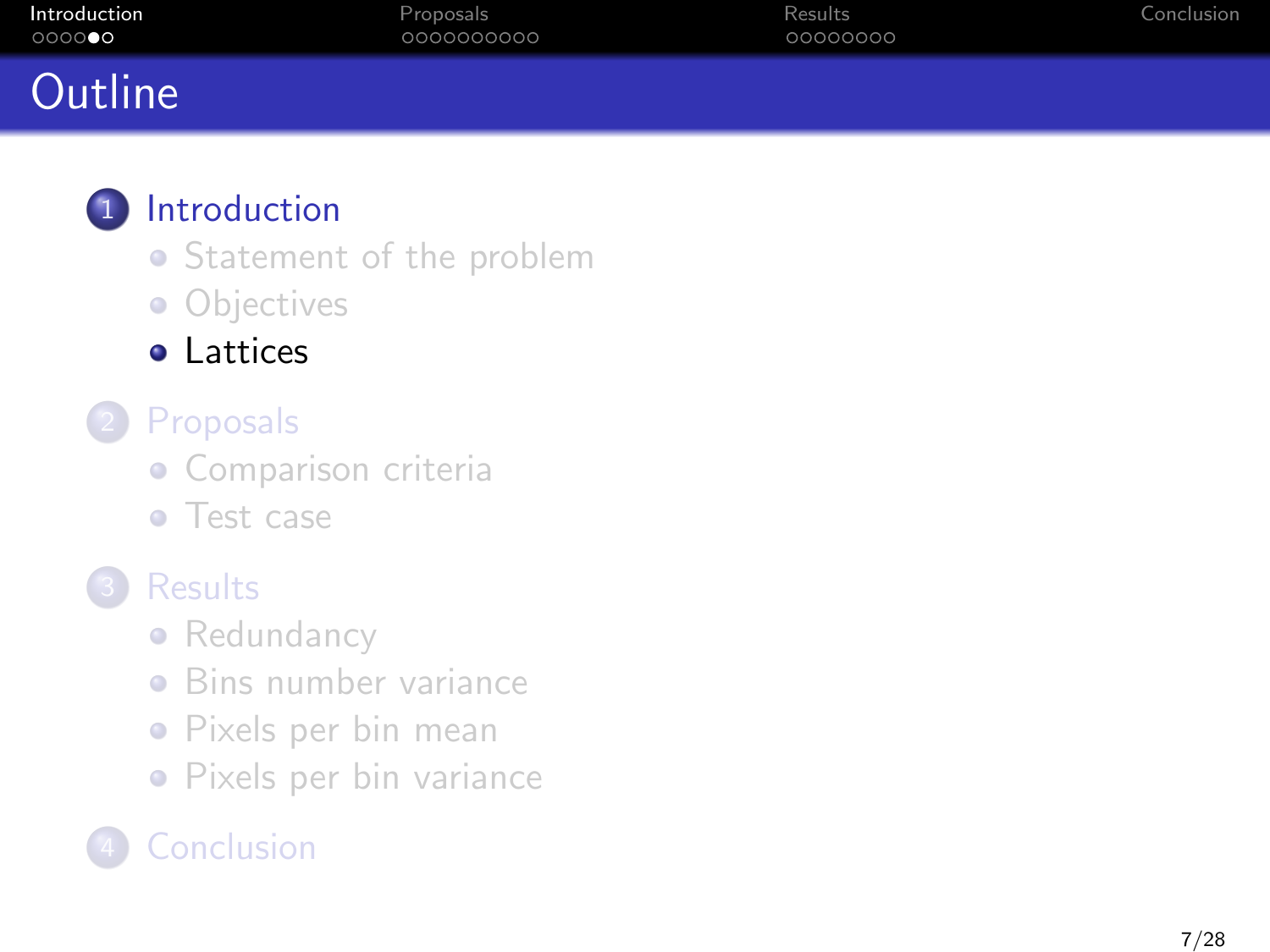| Introduction | Proposals  | Results  | Conclusion |
|--------------|------------|----------|------------|
| 000000       | 0000000000 | 00000000 |            |
| Lattices     |            |          |            |

#### What is a lattice ?



Figure: Representation of different lattices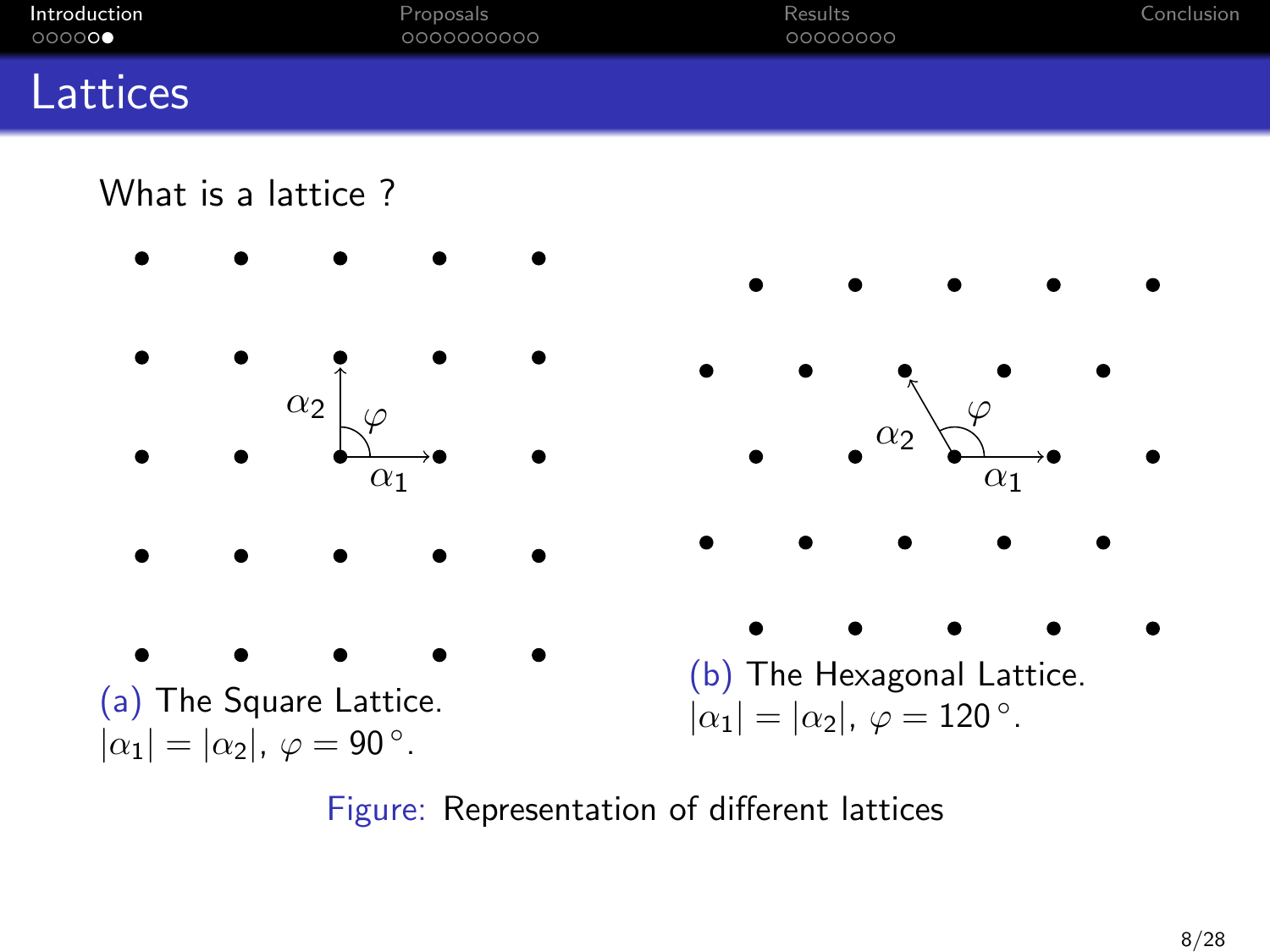<span id="page-8-0"></span>

| Introduction | Proposals           | Results  | Conclusion |
|--------------|---------------------|----------|------------|
| 000000       | $\bullet$ 000000000 | 00000000 |            |
| Outline      |                     |          |            |

- [Statement of the problem](#page-2-0)
- **·** [Objectives](#page-4-0)
- **•** [Lattices](#page-6-0)
- 2 [Proposals](#page-8-0)
	- **·** [Comparison criteria](#page-8-0)
	- [Test case](#page-13-0)
- **[Results](#page-18-0)** 
	- [Redundancy](#page-18-0)
	- [Bins number variance](#page-20-0)
	- [Pixels per bin mean](#page-22-0)
	- **•** [Pixels per bin variance](#page-24-0)

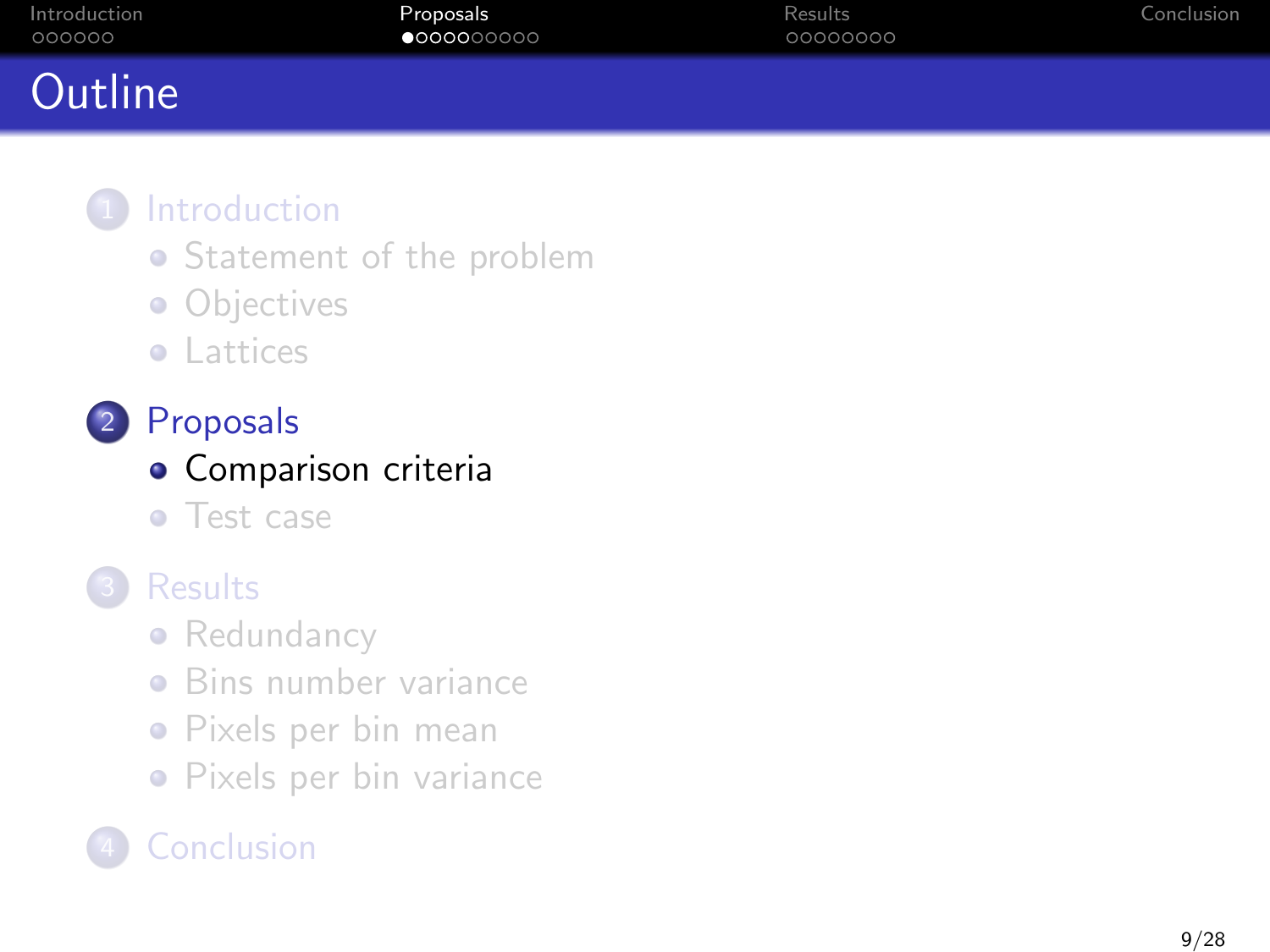| Introduction                      | Proposals  | Results  | Conclusion |
|-----------------------------------|------------|----------|------------|
| 000000                            | 0000000000 | 00000000 |            |
| Comparison criteria<br>Redundancy |            |          |            |

# The standard definition of redundancy is:

$$
Red = \frac{nb_{bins}}{nb_{pixels}} - 1
$$
 (1)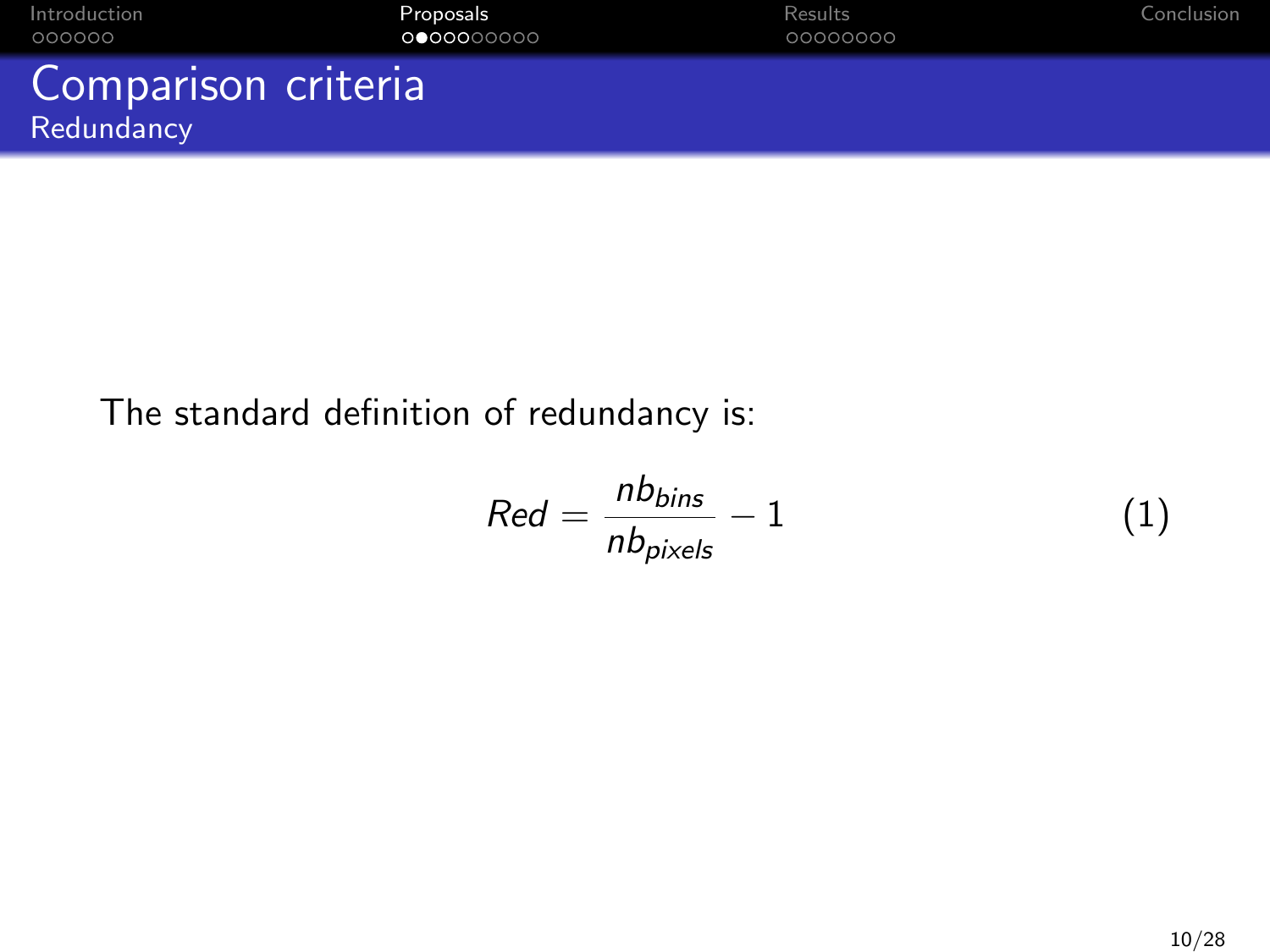| Introduction                                | Proposals  | Results  | Conclusion |
|---------------------------------------------|------------|----------|------------|
| 000000                                      | 0000000000 | 00000000 |            |
| Comparison criteria<br>Bins number variance |            |          |            |

We define the Bins number variance as:

$$
Var(B) = \frac{1}{n} \sum_{i=1}^{n} (B_i - B_m)^2
$$
 (2)

with

- n projections
- $\bullet$   $B_i$  the number of bins on projection  $i$
- $\bullet$  B<sub>m</sub> average number of bins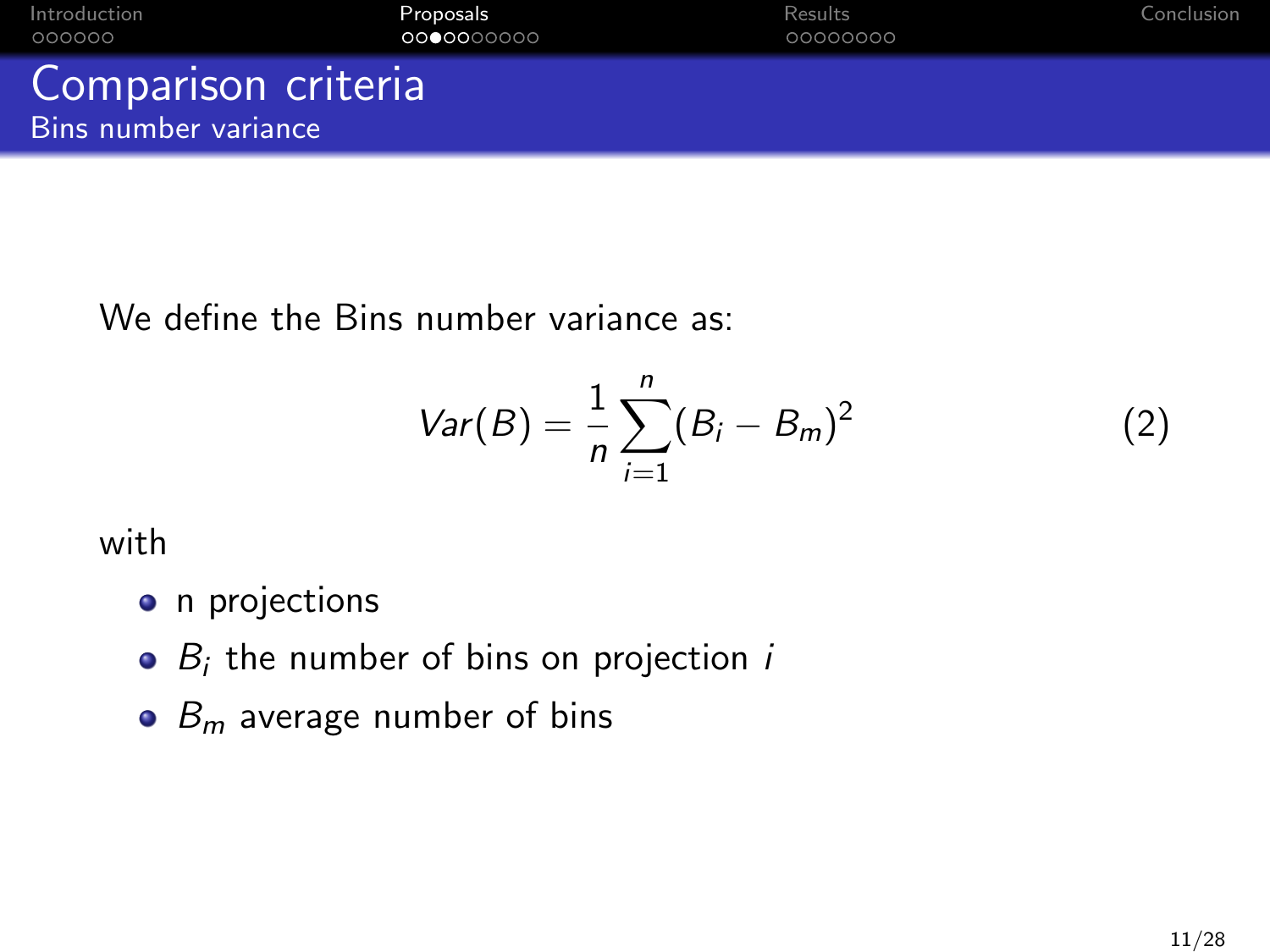| Introduction                               | Proposals  | Results  | Conclusion |
|--------------------------------------------|------------|----------|------------|
| 000000                                     | 0000000000 | 00000000 |            |
| Comparison criteria<br>Pixels per bin mean |            |          |            |

We define the pixels per bin mean as:

Mean(pixels per bin) = 
$$
\frac{1}{n} \sum_{i=1}^{n} b_i
$$

with

- n the total number of bins
- $\bullet$  b<sub>i</sub> the value of the bin i

 $(3)$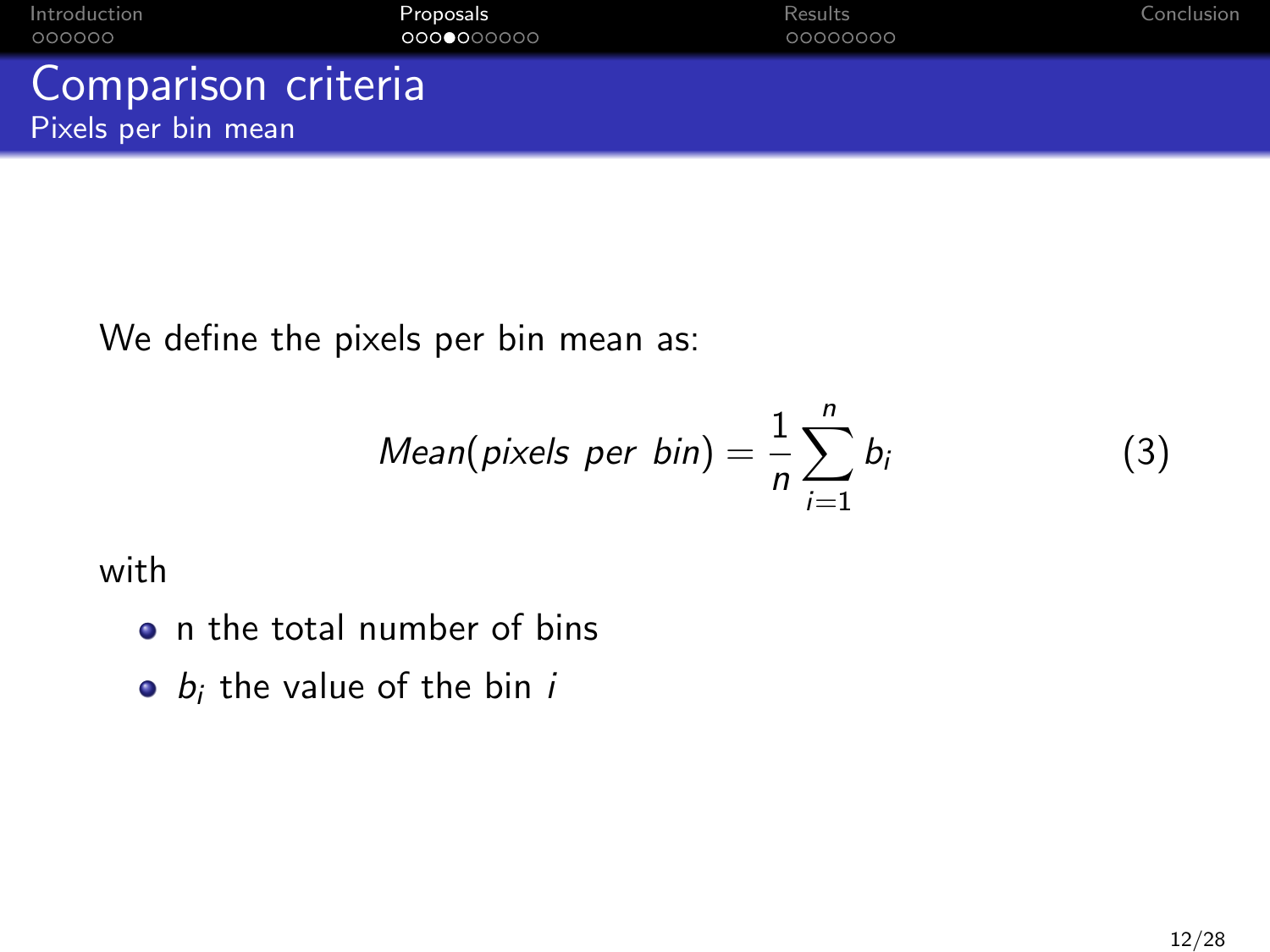| Introduction                                   | Proposals  | Results  | Conclusion |
|------------------------------------------------|------------|----------|------------|
| 000000                                         | 0000000000 | 00000000 |            |
| Comparison criteria<br>Pixels per bin variance |            |          |            |

We define the pixels per bin variance as:

Variance(pixels per bin) = 
$$
\frac{1}{n} \sum_{i=1}^{n} (b_i - Mean(pixels per bin))^2
$$
 (4)

with

- n the total number of bins
- $\bullet$  b<sub>i</sub> the value of the bin i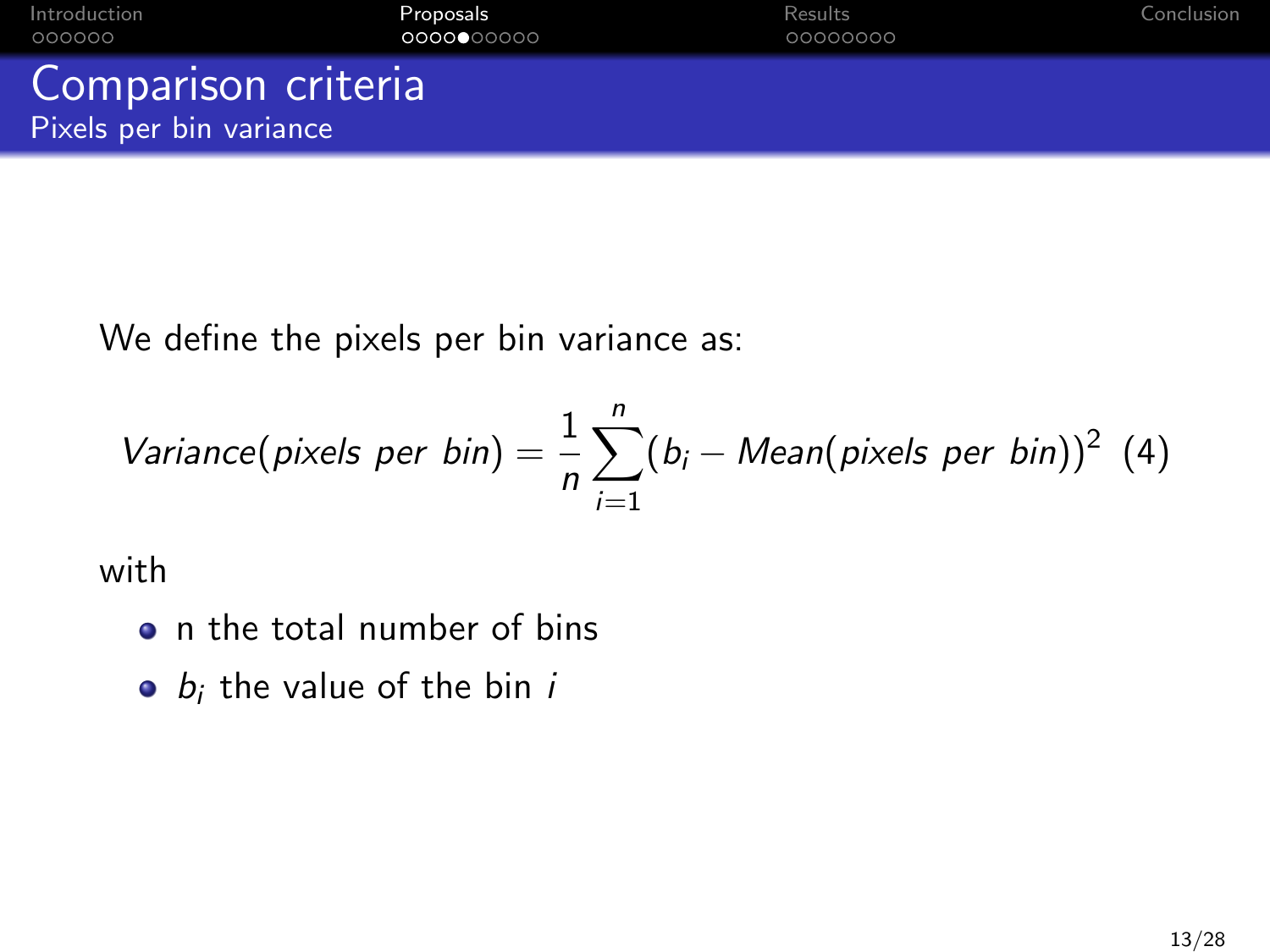<span id="page-13-0"></span>

| Introduction | <b>Proposals</b> | Results  | Conclusion |
|--------------|------------------|----------|------------|
| 000000       | 0000000000       | 00000000 |            |
| Outline      |                  |          |            |

- [Statement of the problem](#page-2-0)
- [Objectives](#page-4-0)
- **•** [Lattices](#page-6-0)

# 2 [Proposals](#page-8-0)

- **·** [Comparison criteria](#page-8-0)
- [Test case](#page-13-0)

# **[Results](#page-18-0)**

- [Redundancy](#page-18-0)
- [Bins number variance](#page-20-0)
- [Pixels per bin mean](#page-22-0)
- [Pixels per bin variance](#page-24-0)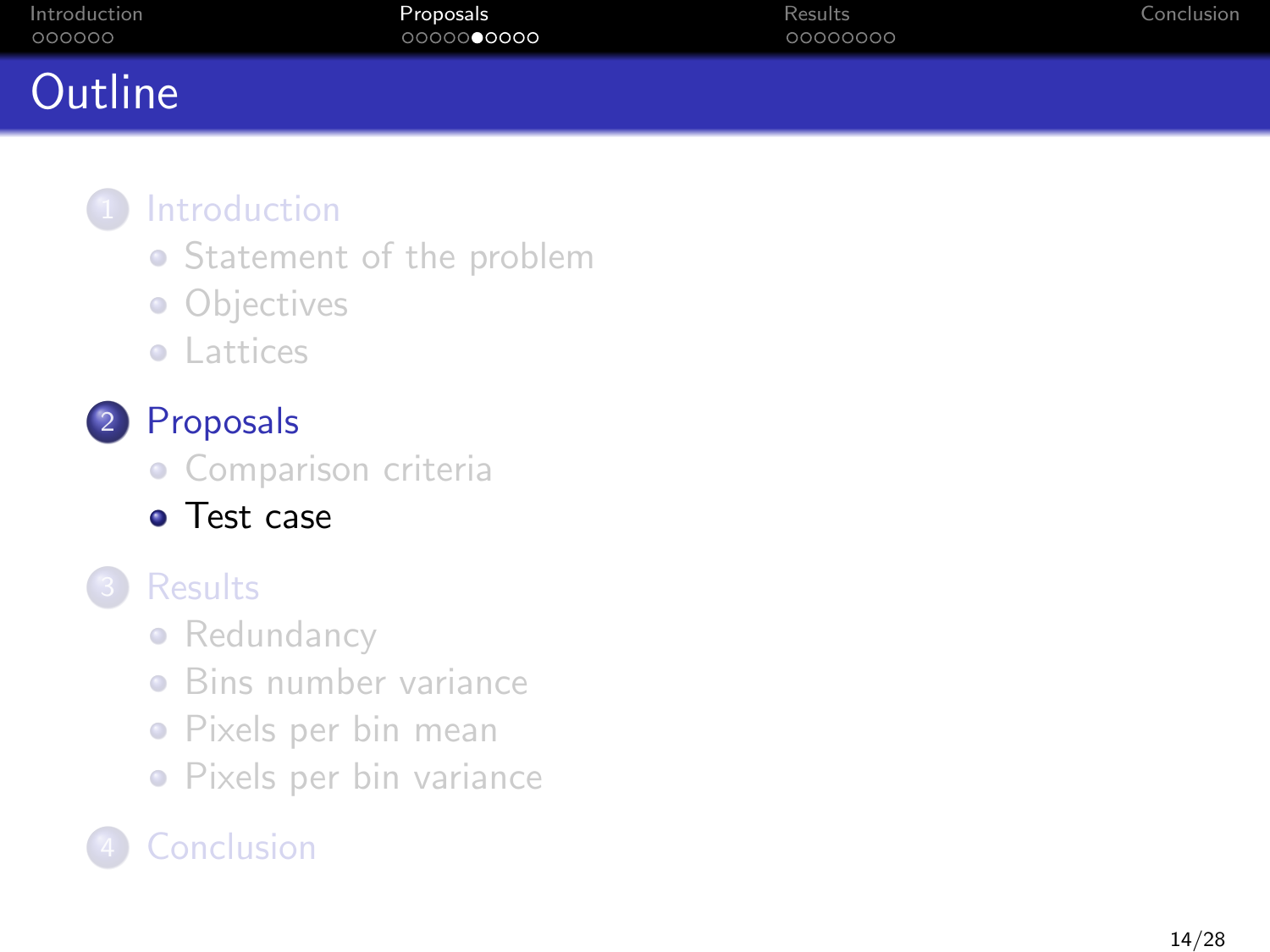| Introduction                           | Proposals  | Results  | Conclusion |
|----------------------------------------|------------|----------|------------|
| 000000                                 | 0000000000 | 00000000 |            |
| Test case<br><b>Grids construction</b> |            |          |            |



Figure: Square grid construction



Figure: Hexagonal grid construction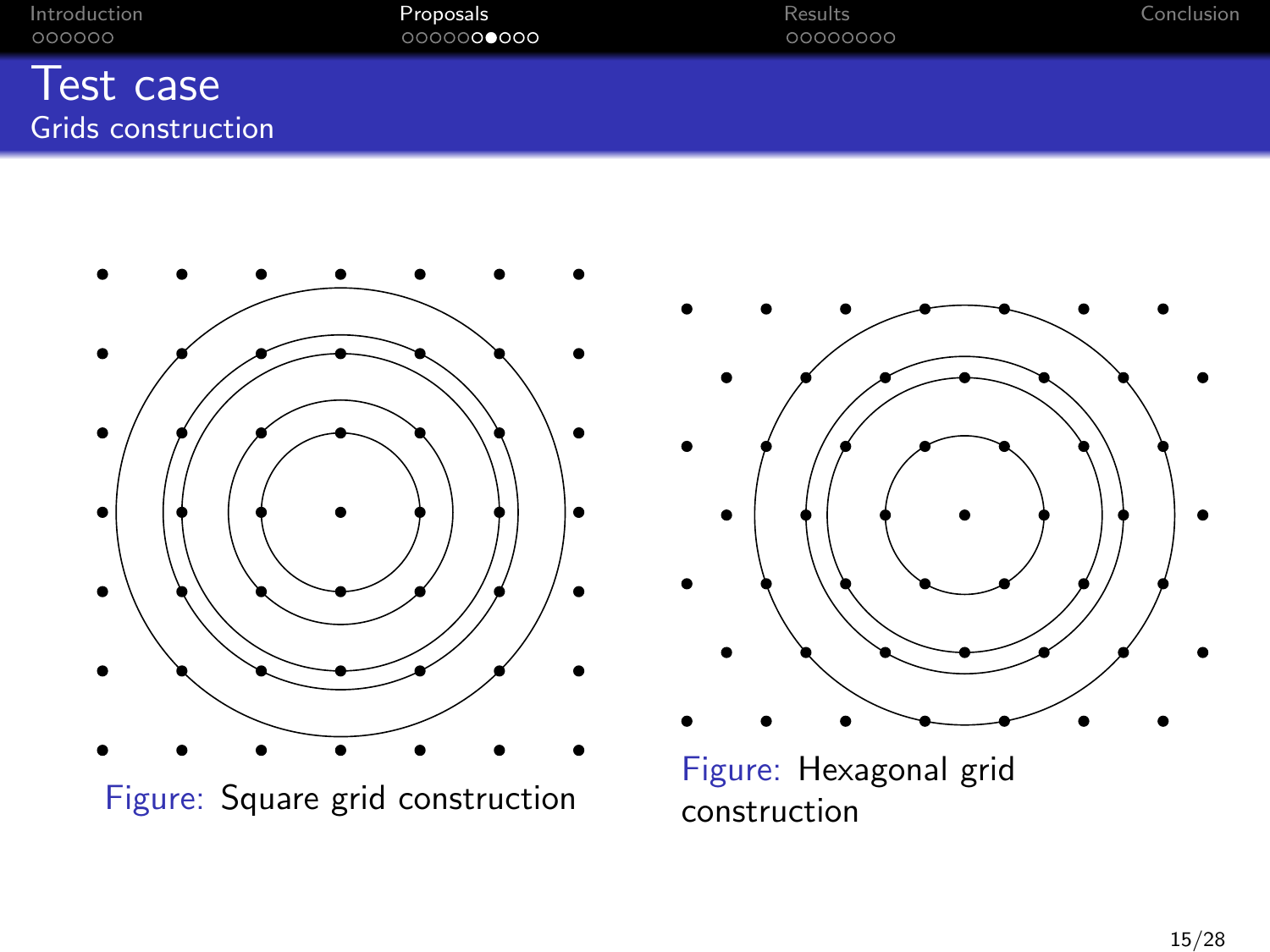| Introduction |  |
|--------------|--|
| 000000       |  |

[Introduction](#page-2-0) [Proposals](#page-8-0) [Results](#page-18-0) [Conclusion](#page-26-0) 0000000000

00000000

#### Test case Selection of projection

#### Theorem

Complete reconstructability theorem: Statement 1: Both propositions are equivalent:

- $\bullet$  f(k, l) defined on the convex G is reconstructible by  $\{proj_{p_i,q_i}, 1 \leq i \leq l\},\$
- R constructed by I dilations ser  $\{O,(p_i,q_i), 1\leq i\leq l\}$ .

Statement 2: Both propositions are equivalent:

- G is reconstructible by  $\{proj_{p_i,q_i}, 1 \leq i \leq l\}$ ;
- the erosion of G by R is null.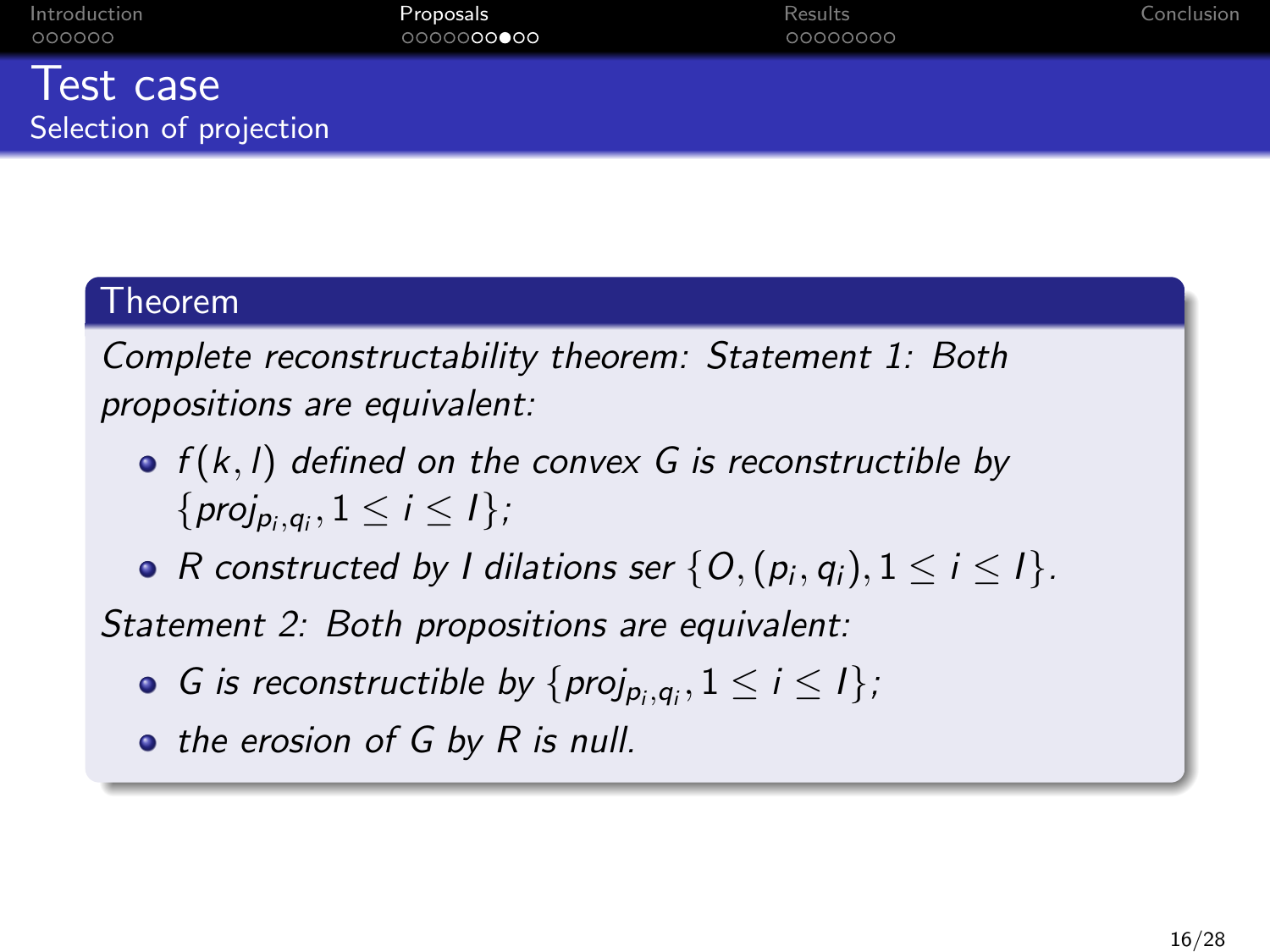| Introduction            | Proposals          | Results  | Conclusion |
|-------------------------|--------------------|----------|------------|
| 000000                  | 00000 <b>00000</b> | 00000000 |            |
|                         |                    |          |            |
| Test case               |                    |          |            |
| Selection of projection |                    |          |            |



(d) fig. 4c dilated by vector  $(1,1)$  (e) fig. 4d dilated by vector  $(-1,1)$ 

Figure: Example of dilatation in square lattice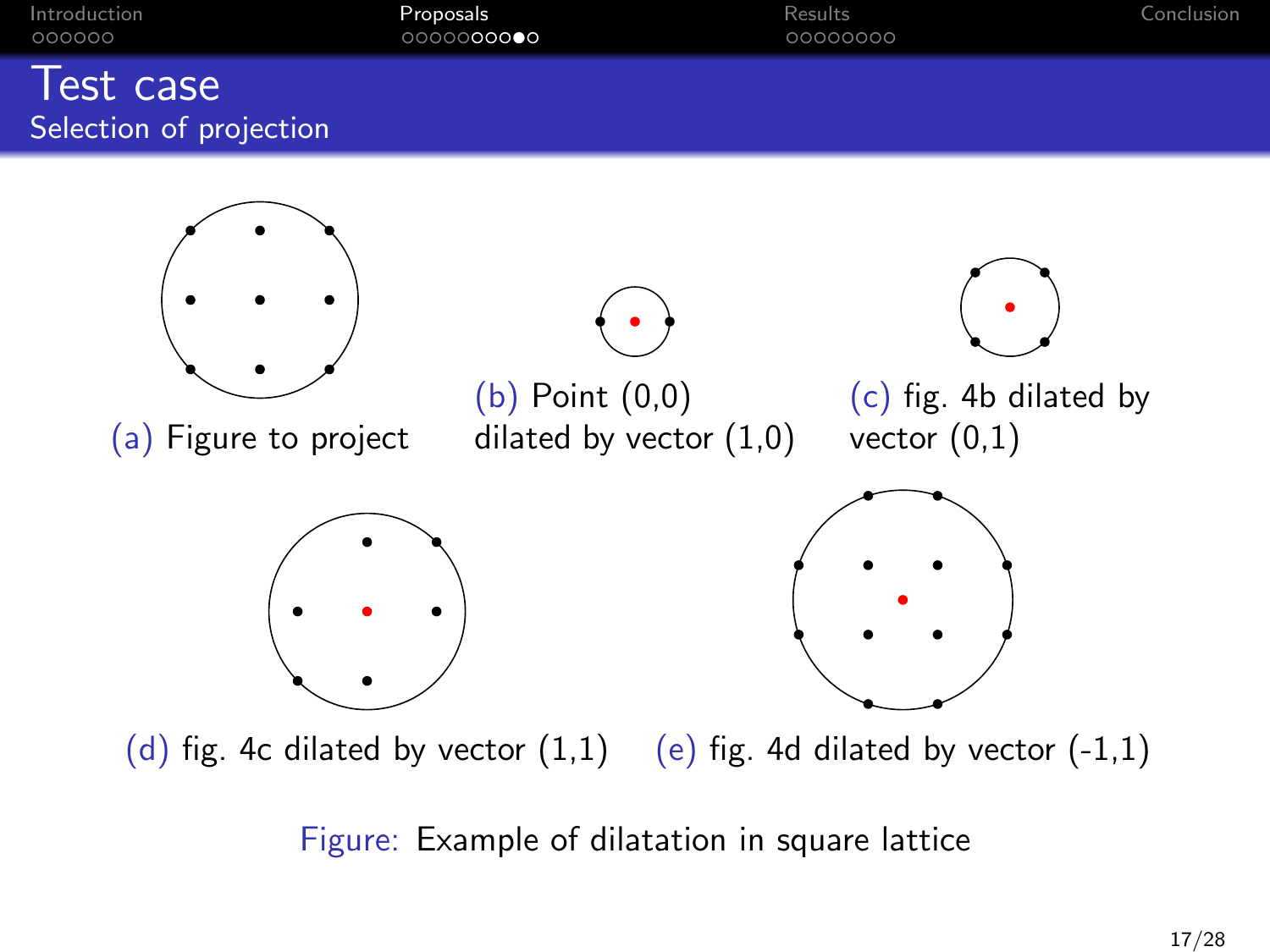| Introduction                         | Proposals  | Results  | Conclusion |
|--------------------------------------|------------|----------|------------|
| 000000                               | 0000000000 | 00000000 |            |
| Test case<br>Selection of projection |            |          |            |



Figure: Rotation example of a direction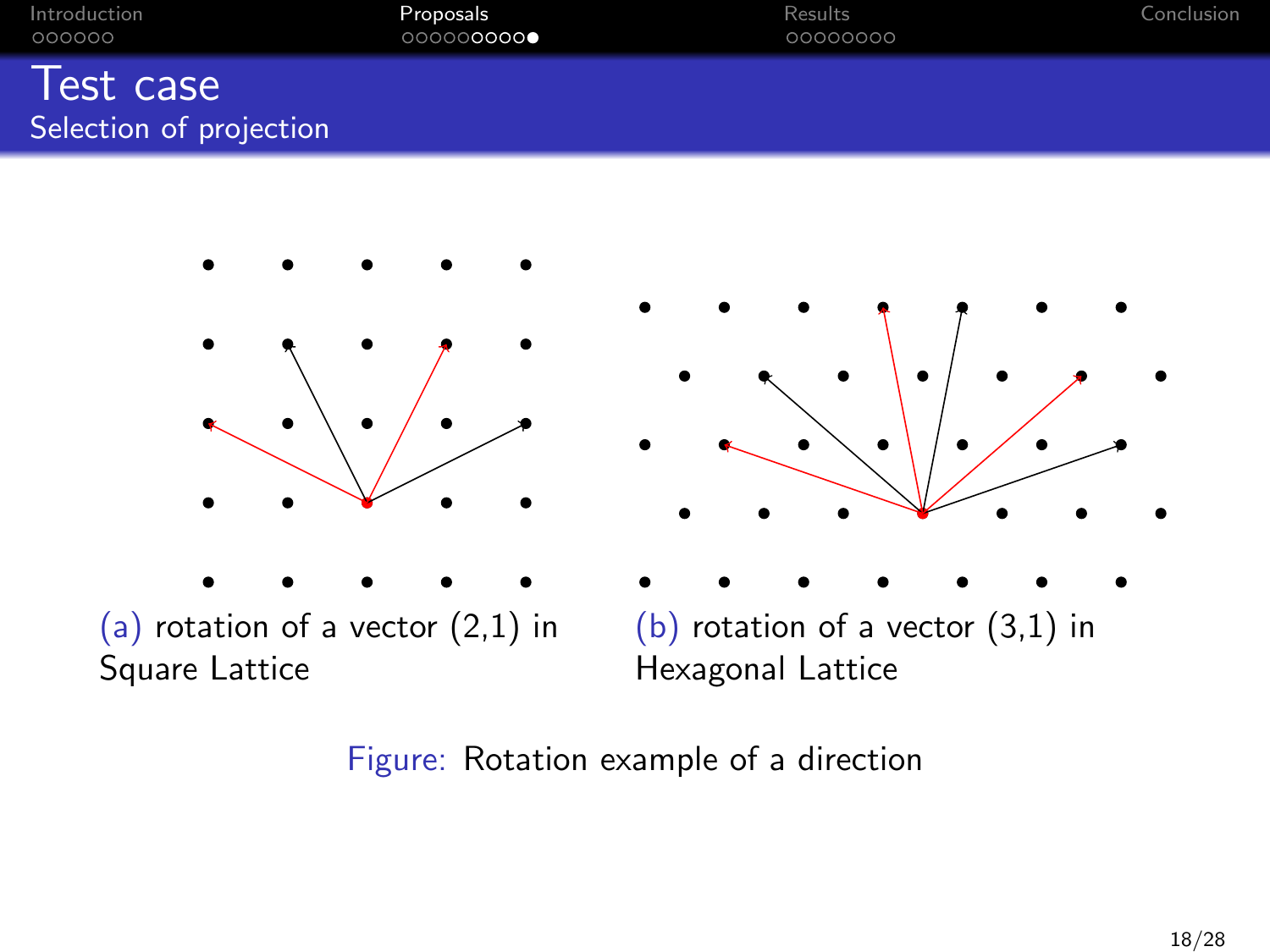<span id="page-18-0"></span>

| Introduction<br>000000 | Proposals<br>0000000000 | Results<br>$\bullet$ 0000000 | Conclusion |
|------------------------|-------------------------|------------------------------|------------|
| Outline                |                         |                              |            |
|                        |                         |                              |            |

- [Statement of the problem](#page-2-0)
- [Objectives](#page-4-0)
- **•** [Lattices](#page-6-0)
- **[Proposals](#page-8-0)** 
	- **·** [Comparison criteria](#page-8-0)
	- [Test case](#page-13-0)



# • [Redundancy](#page-18-0)

- **•** [Bins number variance](#page-20-0)
- [Pixels per bin mean](#page-22-0)
- [Pixels per bin variance](#page-24-0)

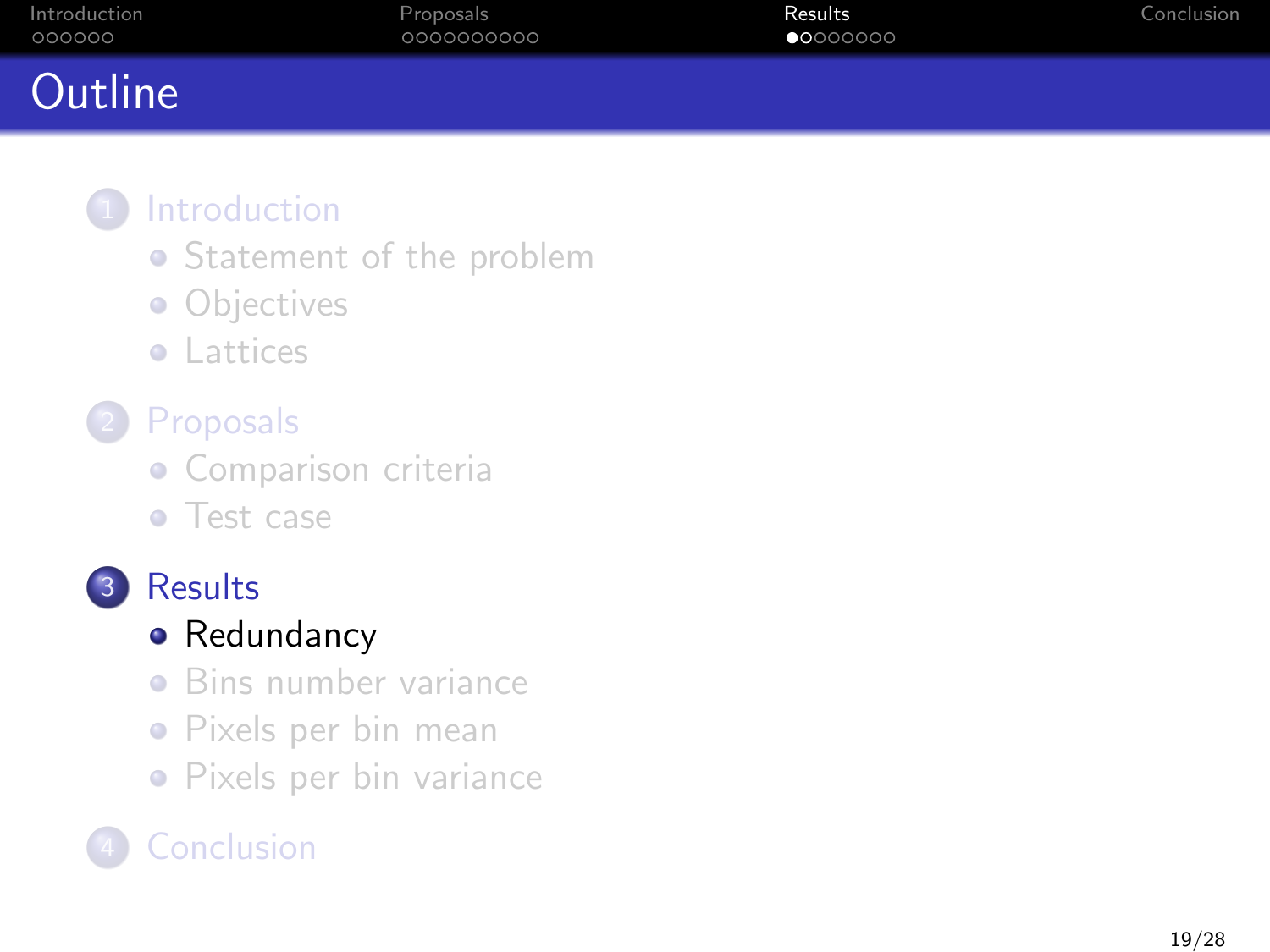| Introduction | Proposals  | Results          | Conclusion |
|--------------|------------|------------------|------------|
| 000000       | 0000000000 | <b>OC</b> OOOOOO |            |
| $D_{\text{n$ |            |                  |            |





Figure: Redundancy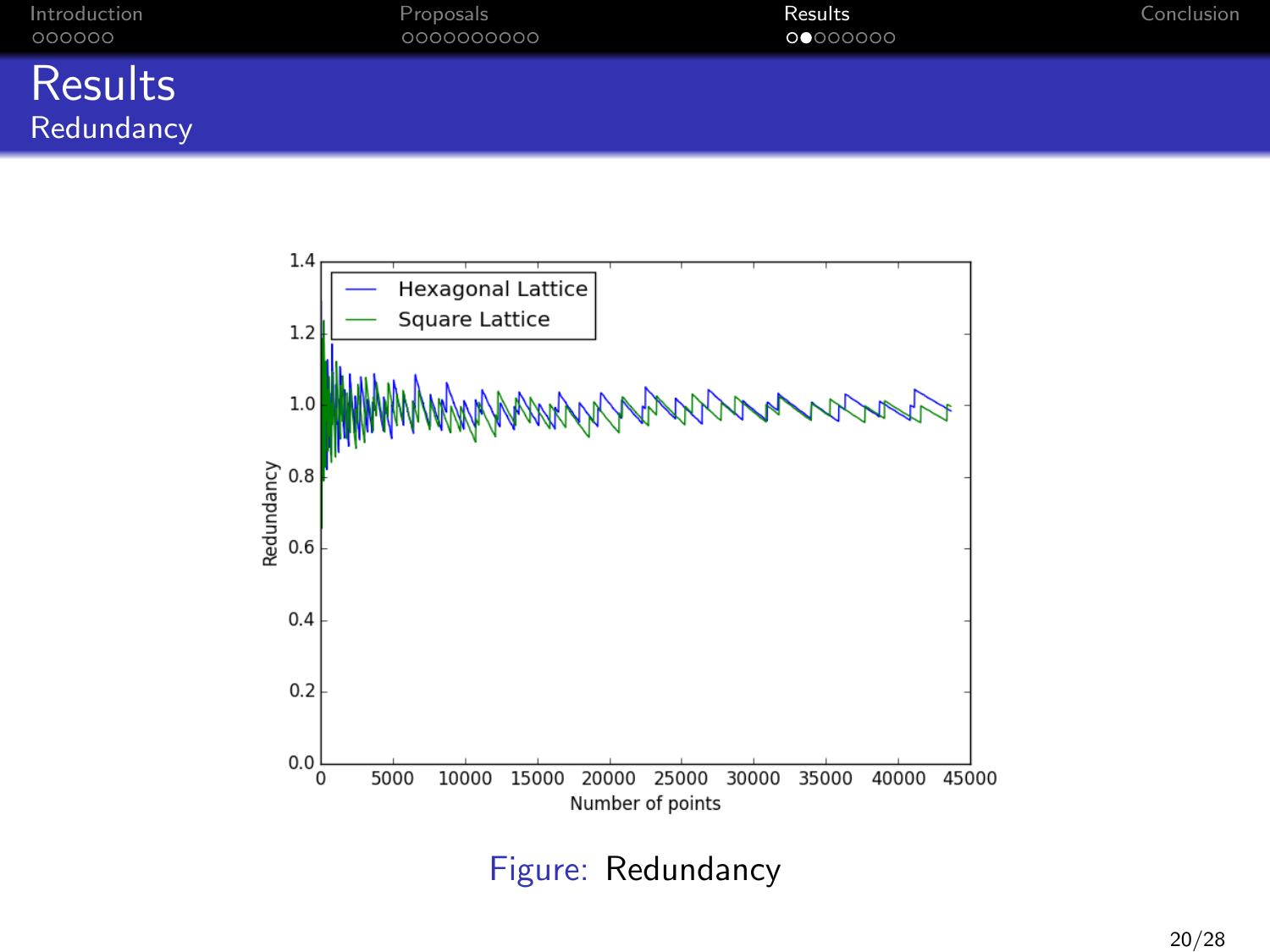<span id="page-20-0"></span>

| Introduction | Proposals  | Results  | Conclusion |
|--------------|------------|----------|------------|
| 000000       | 0000000000 | 00000000 |            |
| Outline      |            |          |            |

- [Statement of the problem](#page-2-0)
- [Objectives](#page-4-0)
- **•** [Lattices](#page-6-0)
- **[Proposals](#page-8-0)** 
	- **·** [Comparison criteria](#page-8-0)
	- [Test case](#page-13-0)



• [Redundancy](#page-18-0)

## • [Bins number variance](#page-20-0)

- [Pixels per bin mean](#page-22-0)
- [Pixels per bin variance](#page-24-0)

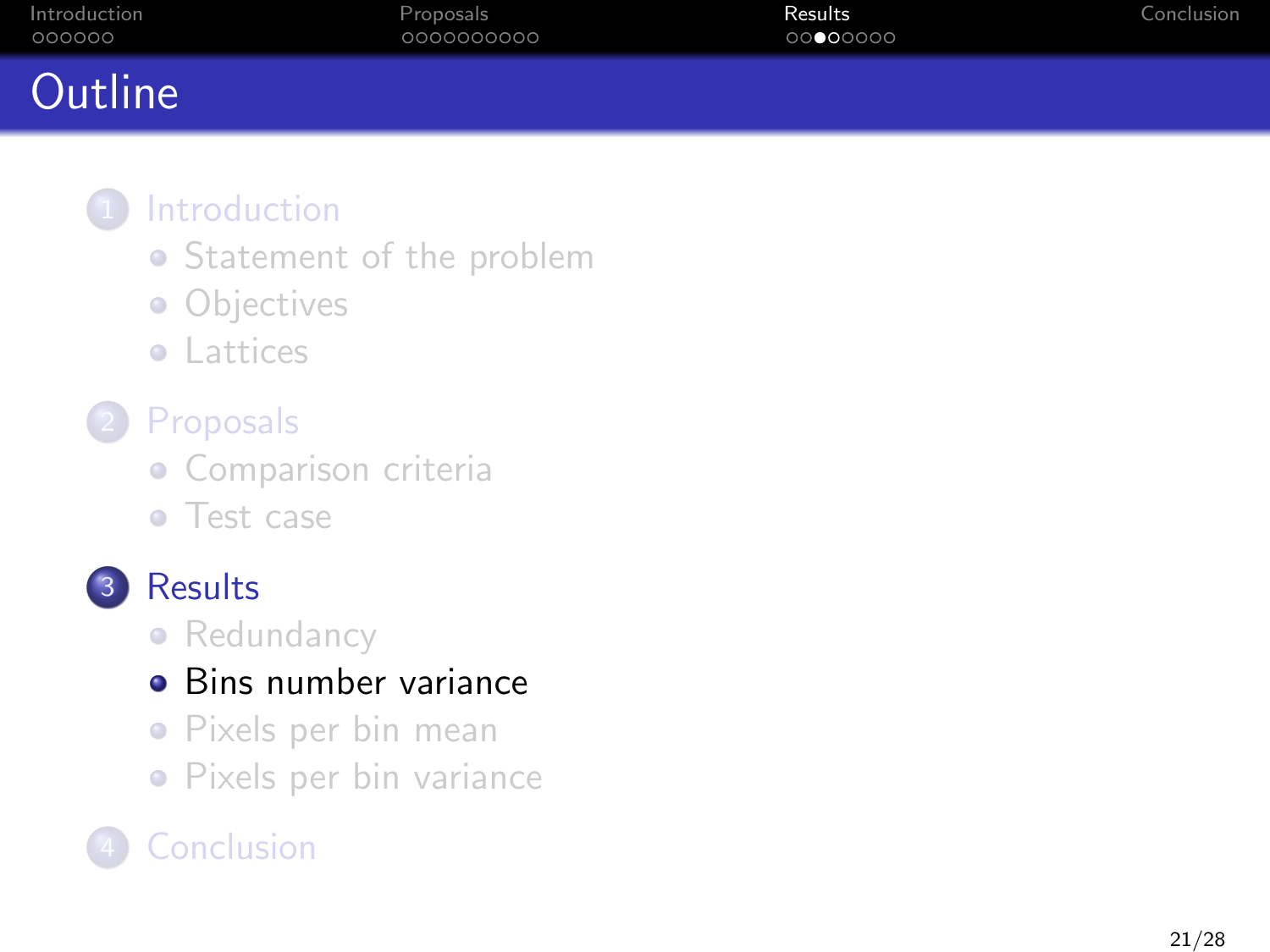| Introduction                           | Proposals  | Results  | Conclusion |
|----------------------------------------|------------|----------|------------|
| 000000                                 | 0000000000 | 00000000 |            |
| <b>Results</b><br>Bins number variance |            |          |            |



Figure: Bins number variance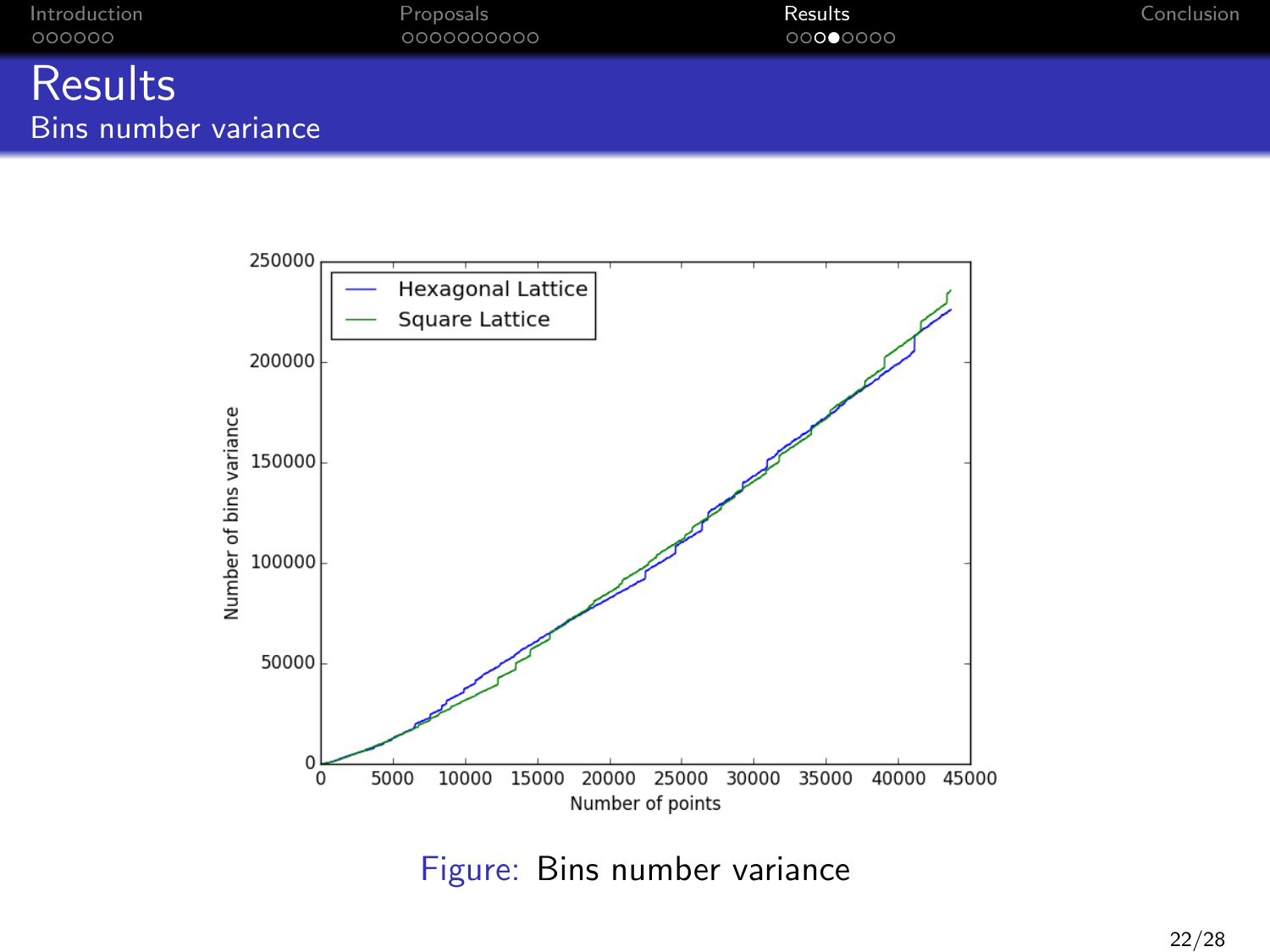<span id="page-22-0"></span>

| Introduction | Proposals  | Results  | Conclusion |
|--------------|------------|----------|------------|
| 000000       | 0000000000 | 00000000 |            |
| Outline      |            |          |            |

- [Statement of the problem](#page-2-0)
- [Objectives](#page-4-0)
- **•** [Lattices](#page-6-0)
- **[Proposals](#page-8-0)** 
	- **·** [Comparison criteria](#page-8-0)
	- [Test case](#page-13-0)



## 3 [Results](#page-18-0)

- [Redundancy](#page-18-0)
- [Bins number variance](#page-20-0)

# [Pixels per bin mean](#page-22-0)

[Pixels per bin variance](#page-24-0)

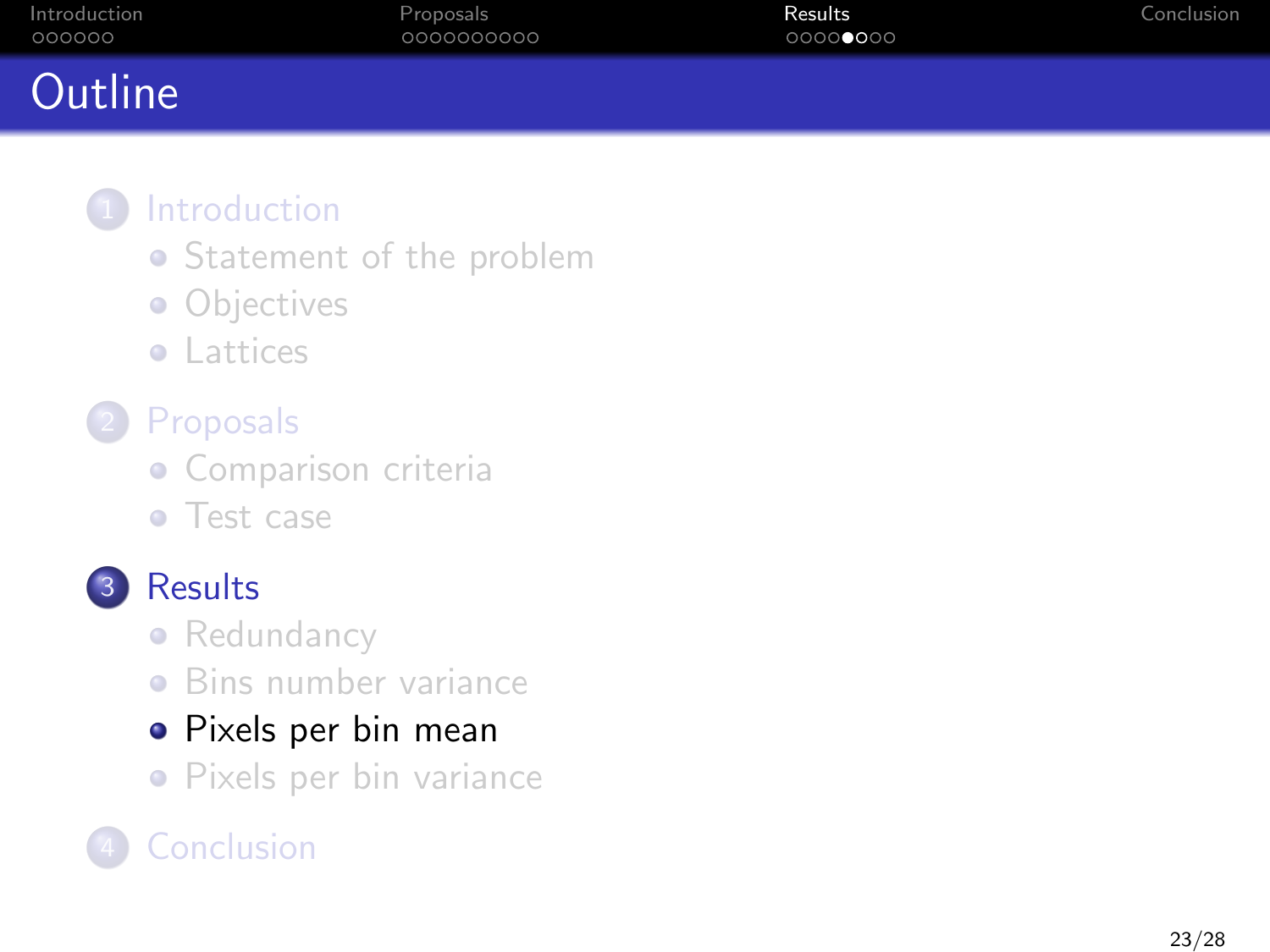| Introduction                   | Proposals  | Results  | Conclusion |
|--------------------------------|------------|----------|------------|
| 000000                         | 0000000000 | 00000000 |            |
| Results<br>Pixels per bin mean |            |          |            |



Figure: Pixels per bin mean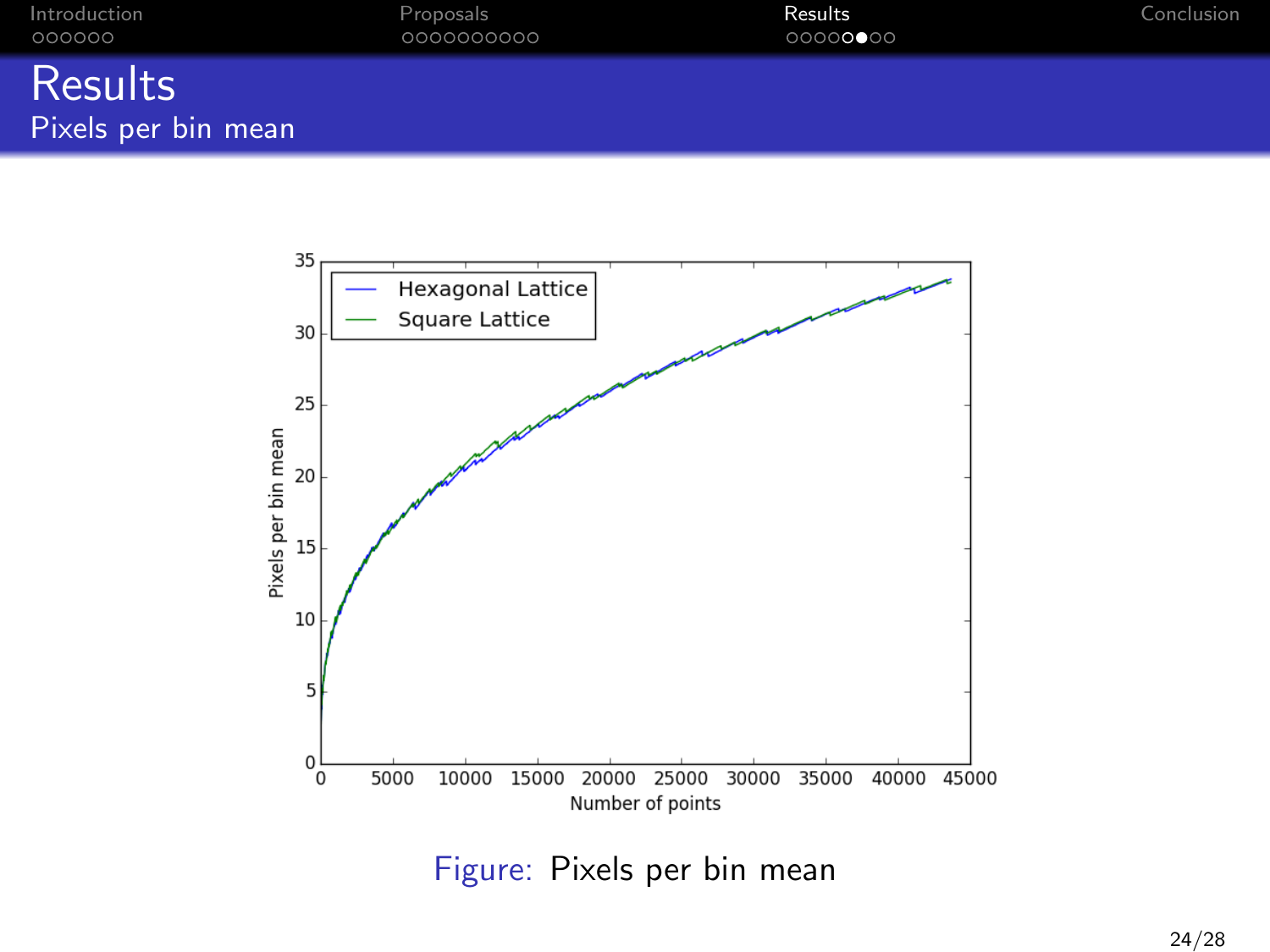<span id="page-24-0"></span>

| Introduction | <b>Proposals</b> | Results  | Conclusion |
|--------------|------------------|----------|------------|
| 000000       | 0000000000       | 00000000 |            |
| Outline      |                  |          |            |

- [Statement of the problem](#page-2-0)
- [Objectives](#page-4-0)
- **•** [Lattices](#page-6-0)
- **[Proposals](#page-8-0)** 
	- **·** [Comparison criteria](#page-8-0)
	- [Test case](#page-13-0)



## 3 [Results](#page-18-0)

- [Redundancy](#page-18-0)
- [Bins number variance](#page-20-0)
- [Pixels per bin mean](#page-22-0)
- [Pixels per bin variance](#page-24-0)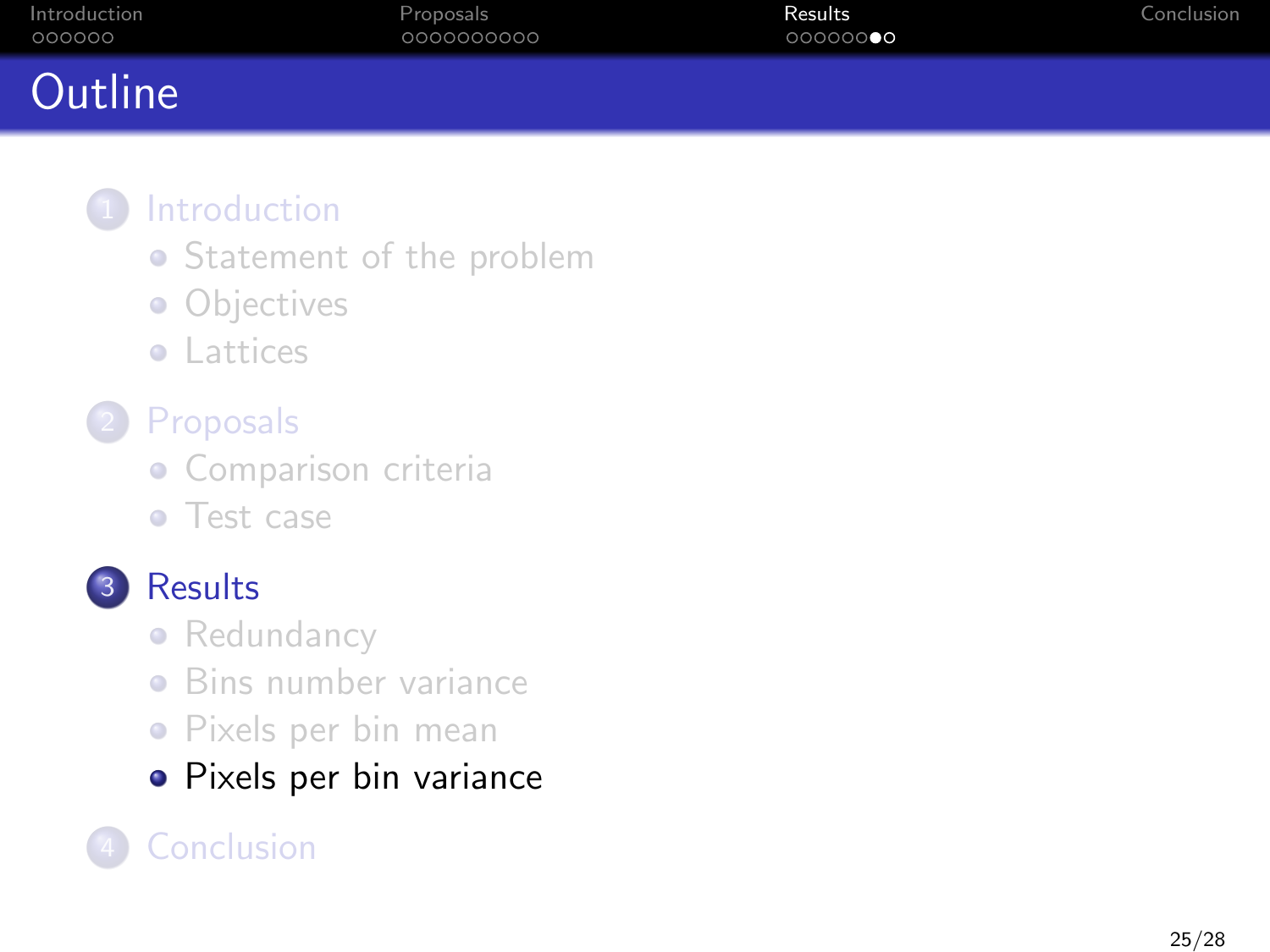| Introduction<br>000000  | Proposals<br>0000000000 | Results<br>00000000 | Conclusion |
|-------------------------|-------------------------|---------------------|------------|
| <b>Results</b>          |                         |                     |            |
| Pixels per bin variance |                         |                     |            |



Figure: Pixels per bin variance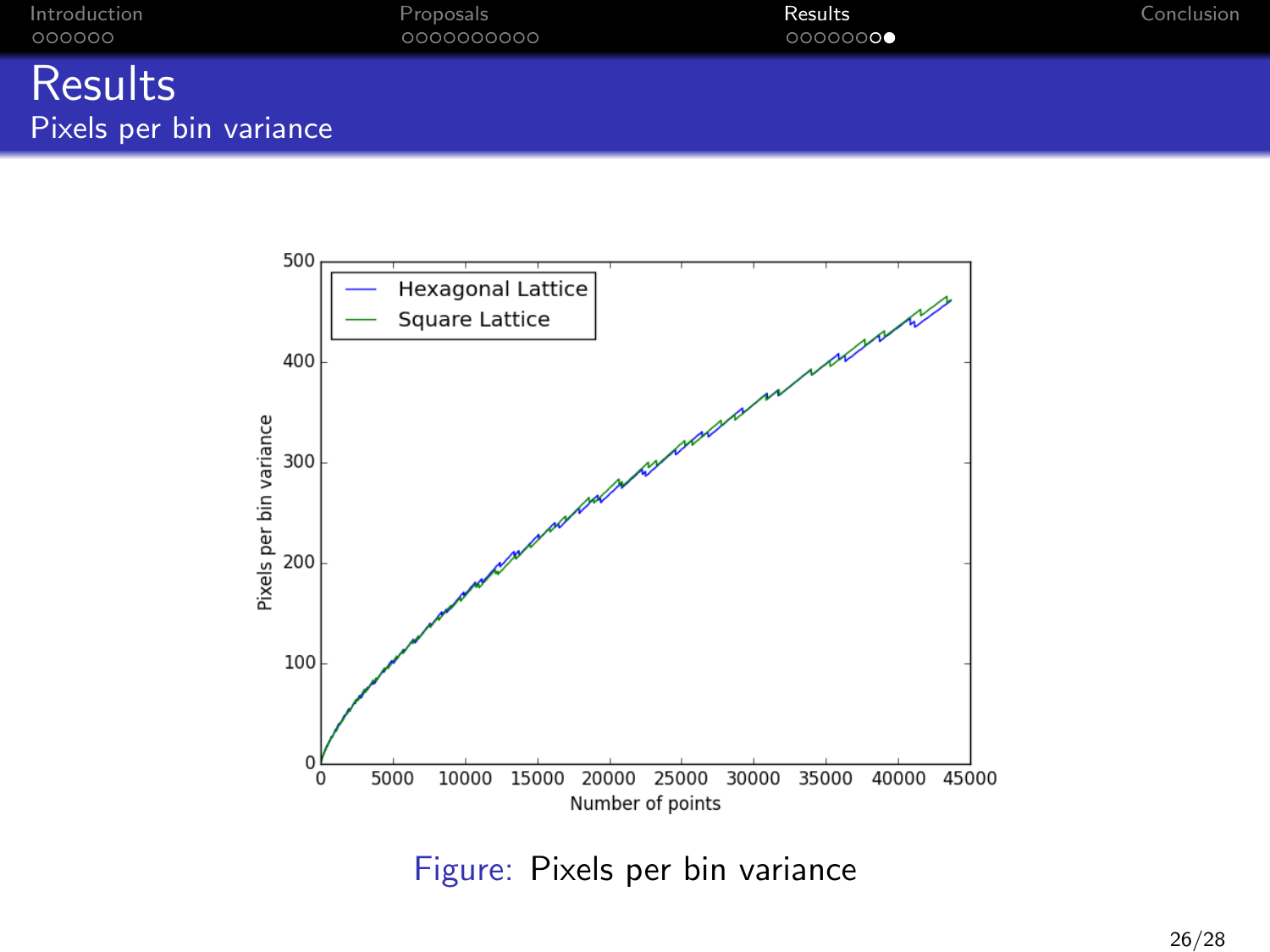<span id="page-26-0"></span>

| Introduction | Proposals  | Results  | Conclusion |
|--------------|------------|----------|------------|
| 000000       | 0000000000 | 00000000 |            |
| Conclusion   |            |          |            |

- These results are not conclusive
- study in 3D ?